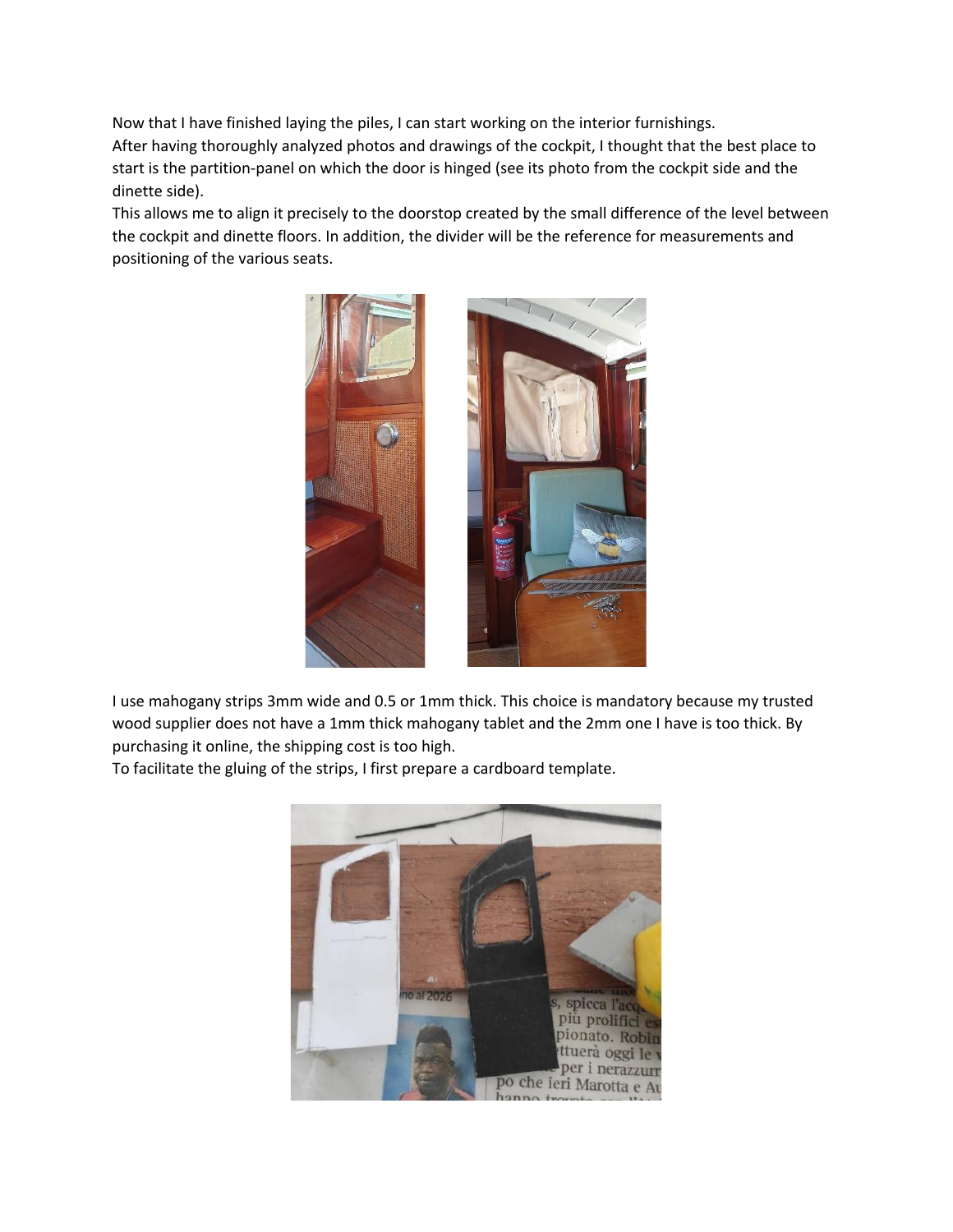Then, I start from the dinette side, gluing the strips at the bottom and making the hole of the window.



I then move on to the cockpit side. In correspondence with the window, I glue a sheet of acetate to simulate the glass. Then I glue the strips and make the hole of the window on the other side.



At this point I have to make the lower part of the divider on the cockpit side which has a trellis decoration, which is not easy to do at all!

I thought I would try this simple method: I soak strips of gauze in water and vynil glue overlapping at 45°. In this way I think I can simulate the trellis effect, make it rigid and then glue it easily to the panel.